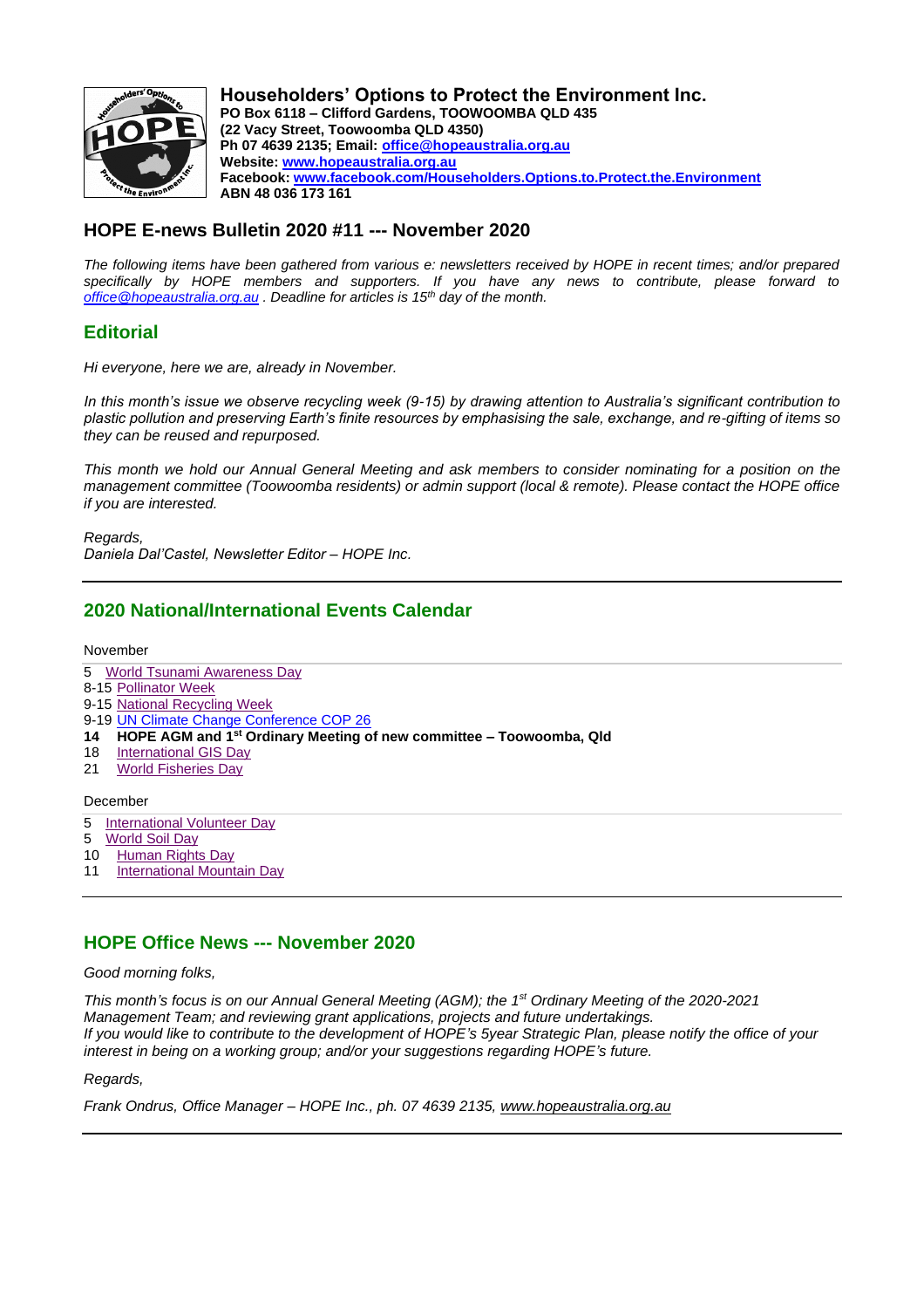# **Volunteer Profile**

## **Regina Kimble, HOPE social media and researcher QLD**



I have recently started volunteering with HOPE Inc. in August. My main role is posting content onto our main social media platforms: Facebook and Instagram. I also write articles.

I am originally from California, but have been in Australia for the past 5 years now. My love for scuba diving and the Great Barrier Reef brought me to Australia in 2015. I have a Bachelor in Marine Science and a Masters in Environmental Management, majoring in Sustainable Development. I currently work as a Health, Safety and Environment Advisor in the construction industry. I am passionate about keeping people and the environment safe.

I started volunteering with HOPE Inc. because I missed learning about conservation and sustainability. Working in the corporate world, my day-to-day is focused on niche work. Diversifying my interests and reading not only helps me be more environmentally conscious, but also helps me identify and solve problems in a different way at work. I also am passionate about the idea "think globally, act locally". I think as individuals we make our greatest impacts by our own actions and how we influence our family and close friends.

# **Feature Articles**

### **Australian Earth Laws Alliance's Bioregional Governance Initiative: GreenPrints Program** *By Sofija Belajcic - HOPE researcher NSW*



The growing interest in Earth law and the need for governance which helps to protect natural ecosystems has given rise to the questions on practical implementation of these ideas. Australian Earth Laws Alliance, a not-for-profit organisation which advocates for Earthcentred governance and laws, has created the GreenPrints program which aims to pilot Earth centred governance systems in bioregions.

The GreenPrints program is designed to provide the "blueprints" for designing governance systems to support Earth centred human societies. Through the collective effort of experts from natural sciences, Indigenous knowledge systems, law, planning and many other disciplines, AELA is exploring the creation of models for bioregional ecological health. Specifically, GreenPrints focuses on providing answers to the issue of creating governance systems within our ecological limits. Currently, the ecological crisis facing society is a result of increased encroachment into natural habitat, fuelled by industrialisation and our never-ending consumption habits. Learning to live within our ecological limits is therefore imperative if we wish to reverse this problem. The Earth jurisprudence perspective on this issue advocates that laws must be designed to ensure that human activities fit within the ecological limits of the natural world.

To map out how Earth centred governance looks like in practice, the GreenPrints project begins with bioregions. A bioregion is a land or sea area which is defined by its common characteristics such as natural features or environmental processes. Bioregions do not have political borders, rather they have natural boundaries such as mountain ranges. Much like the laws of human society begin with humans as their unit of analysis, The GreenPrints take bioregions as its unit. In this way, all of the ecological communities within that bioregion, including human beings, are covered and effective laws may be mapped out. Part of the GreenPrints approach involves the GreenPrints mapping tool which allows anyone to find the bioregion in which they live, see how it is being used, and develop responses on how to restore ecosystems and manage impacts in the future. This mapping tool is part of the broader, 'citizen governance' approach to law, empowering everyday individuals and communities to take control of the information on their bioregion and participate in decision-making processes.

# Greenprints is uniquely Australian and starts by connecting us to our local bioregion and learning from First Nations peoples about how to care for country

To find out more about GreenPrints and to get your community involved, please visit their website at www.greenprints.org.au and follow AELA on Facebook at @AustralianEarthLaws to find out about more Earth centred governance projects.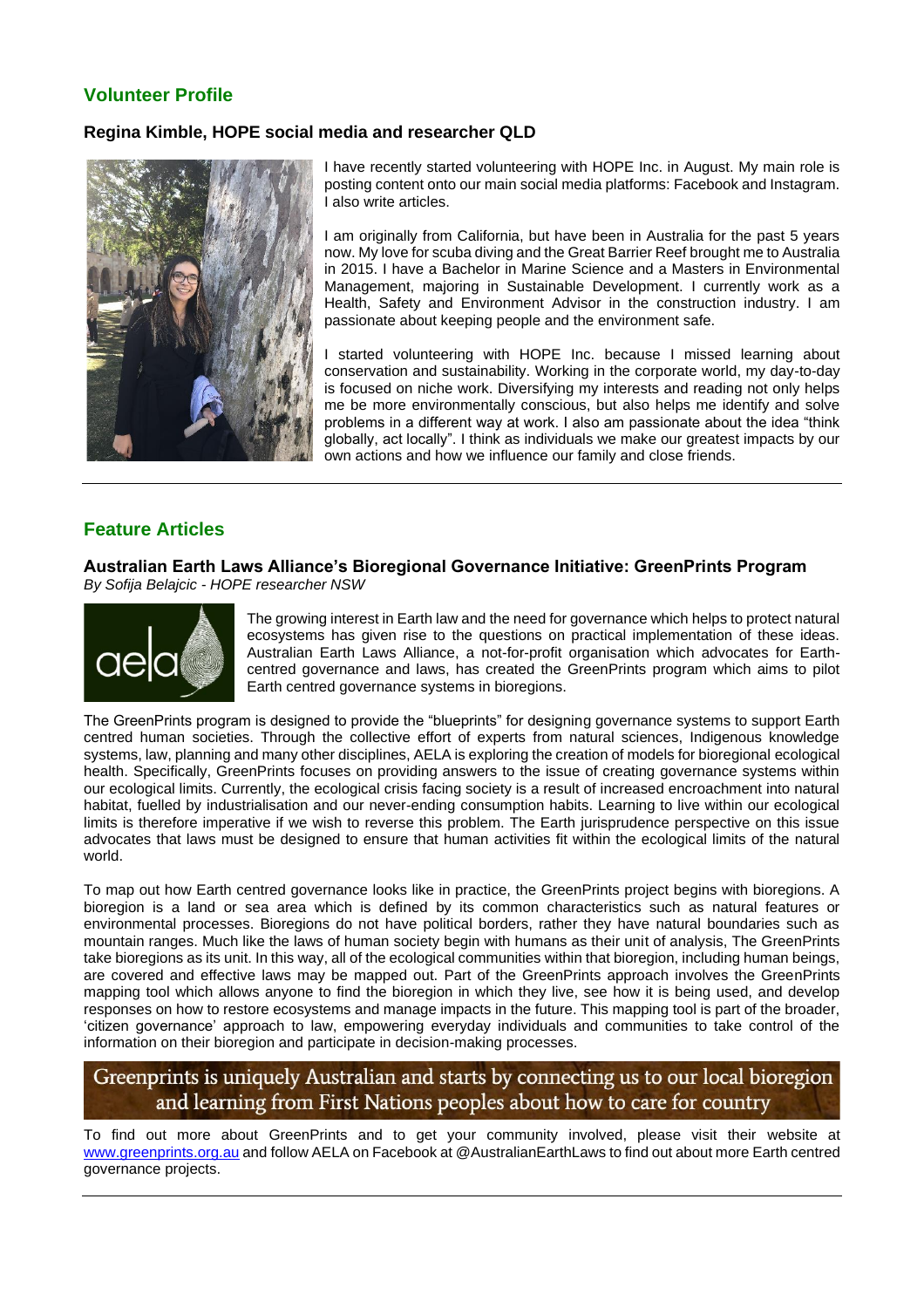## **National News**

## **Community Exchange System (CES) Australia -** www.communityexchange.net.au

*By Christopher Leivesley – HOPE researcher QLD*



CES functions as a parallel microeconomy, offering an online platform for the exchange of goods and services. Unlike a bartering system, which relies upon the improbable coincidence of two members each having something the other wants, Local Exchange Trading Systems (LETS), such as CES, use the fluidity of currency. Contributions earn credits to be spent at the provider's convenience, while buyers incur a debit to the community. LETS are distinct from a traditional economy in that their currency is not subject to interest. Furthermore, members are pushed to equalise their balance when they accrue high debit or credit. There is therefore a strong impetus circulating community credits, preventing stagnation and the pockets of poverty and affluence unavoidable in the real-world economy.

The apparent shortcoming in LETS is their limited size. The Global CES networks 1,170 LETS communities spread over 102 countries; 42, 215 members use the server. Such small and sparse groups could not meet their needs without the larger economy, but the value of LETS' should not be underrated. CES users are primarily unemployed, underemployed, or retired; community exchanges effectively create employment, allowing members to save on purchases available within their network. BrisLETS, one of the trade communities on the Australian CES server, has seen major purchases, such as accommodation and building materials. More everyday offers, such as financial advice or camping equipment, will obviously make a significant impact to members living on low incomes.



LETS' reach their potential during economic crises. As unemployment rises and cashflow constricts, more people can benefit from augmenting their income with the pseudo-currency of a community exchange. In Buenos Aries, Argentina in 1995, an exchange network began with a garage sale wherein attendees each brought an unwanted item in return for photocopied notes with which to make their purchase. By the end of the Argentinian Great Depression in 2002, 7% of the population were using exchange network currency (Créditos), trading hundreds of millions of dollars-worth of goods and services. During depression, much of an economy's skills and produce fall into disuse without the spark of money to ignite trade. LETS uses fake currency to break the absurdity of this bind.

CES runs an additional server in Australia for Timebanking. The cousin system of CES, Timebanking allows volunteers to offer their unique skills to the community, with the bonus of later trading their hours of service for equal hours of favours. For the ultra-altruistic, Timebanking permits members to donate their time, then give-up their time credits to another user.

The major struggle for community networks, localisation and low membership, has become less pertinent with the world shift to online interaction. CES allows for the exchange of credits between all LETS, including communities on different servers. As international travel and face-to-face interaction become less popular and unemployment sits at record highs, the CES network has the potential to become an essential resource.

CES exchange newsletters: www.communityexchange.net.au/cen.htm CES Australian exchanges: https://communityexchange.net.au/joinexchange.asp?country=AU BrisLETS demonstration site: www.community-exchange.org/demo/index.htm

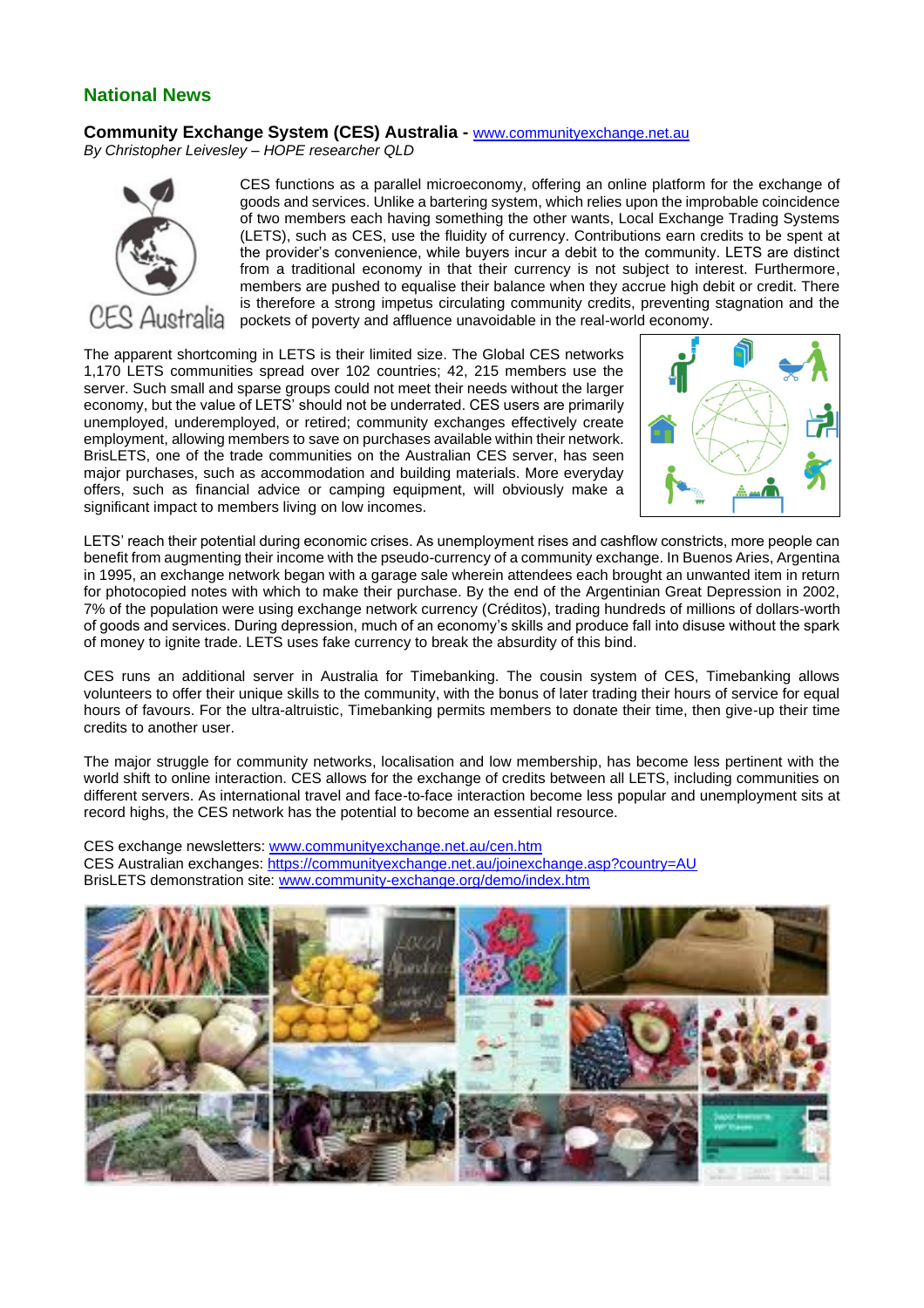## **International News**

### **Plastic Pollution in Our Oceans**

*By Regina Kimble - HOPE Researcher QLD*

#### **Marine Plastic Pollution**

Plastic has become an integral part of daily life. Plastic production has increased over twentyfold since 1964 and is anticipated to double again by 2030 (Reisser et al., 2013). Plastic is an inexpensive and simple material that's used in multiple industries, ranging from making personal protective equipment to food production. However, if it is not disposed of properly, plastics enter waterways and oceans, creating a major threat to marine life. Marine animals can become entangled in plastic pieces like fishing nets or ingest microplastics. Microplastics are pieces of fragmented plastic that are smaller than 5 millimetres, they usually come from synthetic clothes or microbeads from personal care products. Microplastics can bioaccumulate up the food chain and consequently in the seafood we eat – for example, sardines can have up to 3 milligrams of plastic inside them (Riberio et al., 2020).



A large concentration of debris and plastic from the Pacific Garbage Patch. Image: The Ocean Cleanup

#### **Think Globally: Pacific Garbage Patch**

Ocean currents, wind movements and wave action move plastic around the globe. Everything that is thrown away is never truly gone, it just moves out our immediate sight. The Pacific Garbage Patch is a concentration of debris pollution in the North Pacific Ocean, that spans over 1.6 million square kilometres (NOAA, 2020). Contrary to popular belief, the Pacific Garbage Patch is not one giant patch of garbage, it is actually made up of patches of debris, with most of the debris being plastics (NOAA, 2020).

Over 50% of the plastics found in the Pacific Garbage Patch come from North America and Asia (National Geographic, 2019). These plastics do not biodegrade, they break down into smaller pieces and eventually microplastics. Marine wildlife can easily consume this microplastic pollution, leading to choking, starvation or chemical poisoning (Riberio et al., 2020). These microplastics also harm plankton and algae because microplastics obstruct sunlight, which these autotrophs need to grow (National Geographic, 2019). This can have cascading impacts on an ecosystem's food web, as plankton and algae are the foundation of the marine food chain. The Pacific Garbage Patch is only one of five patches that accumulate in our oceans, and if society does not reduce plastic waste, these patches will only grow larger and destroy more marine ecosystems.





Common plastic pollution found in a coral reef. Note, microplastics are not visible to the human eye. Image: Michael O'Neill/ Science Source

#### **Australia's Plastic Pollution Problem**

In 2016 alone, over 34 billion fragments of plastic were found in Australian waters (Reisser et al., 2013). Australia consumes almost 1.5 million tonnes of plastic each year, around only 20% of it is recycled (Riberio et al., 2020). On Australia's beaches, over 75% of pollution found is from plastic, with Gold Coast BeachCare volunteers collecting over 500 kilograms of rubbish from sand dunes alone in one year (Hardesty et al., 2016). In the Great Barrier Reef, over 80% of debris is from plastic, mostly from plastic bags, water bottles, bottle caps and toothbrushes (Lamb et al., 2018). Recent research has found plastics leach toxic chemicals that harm and kill corals (Lamb et al., 2018). With compounding factors like climate change further harming Australia's marine life, urgent action is needed to reduce plastic consumption and waste.

## **Act Locally: What Can You Do?**

There are many actions individuals can take to reduce plastic pollution in our oceans. The most direct impact an individual can have is reducing the use of single-use items. Small actions like taking a reusable bag when shopping, swapping to a bamboo toothbrush, or bringing your own refillable water bottle, cutlery and straws when eating out can greatly reduce plastic consumption. Individuals can also reduce their purchase of synthetic clothes or toiletries with microbeads. These types of products create harmful microplastics that destroy marine life and ecosystems. Encouraging the government to ban single-use plastics is another important step in reducing plastic pollution.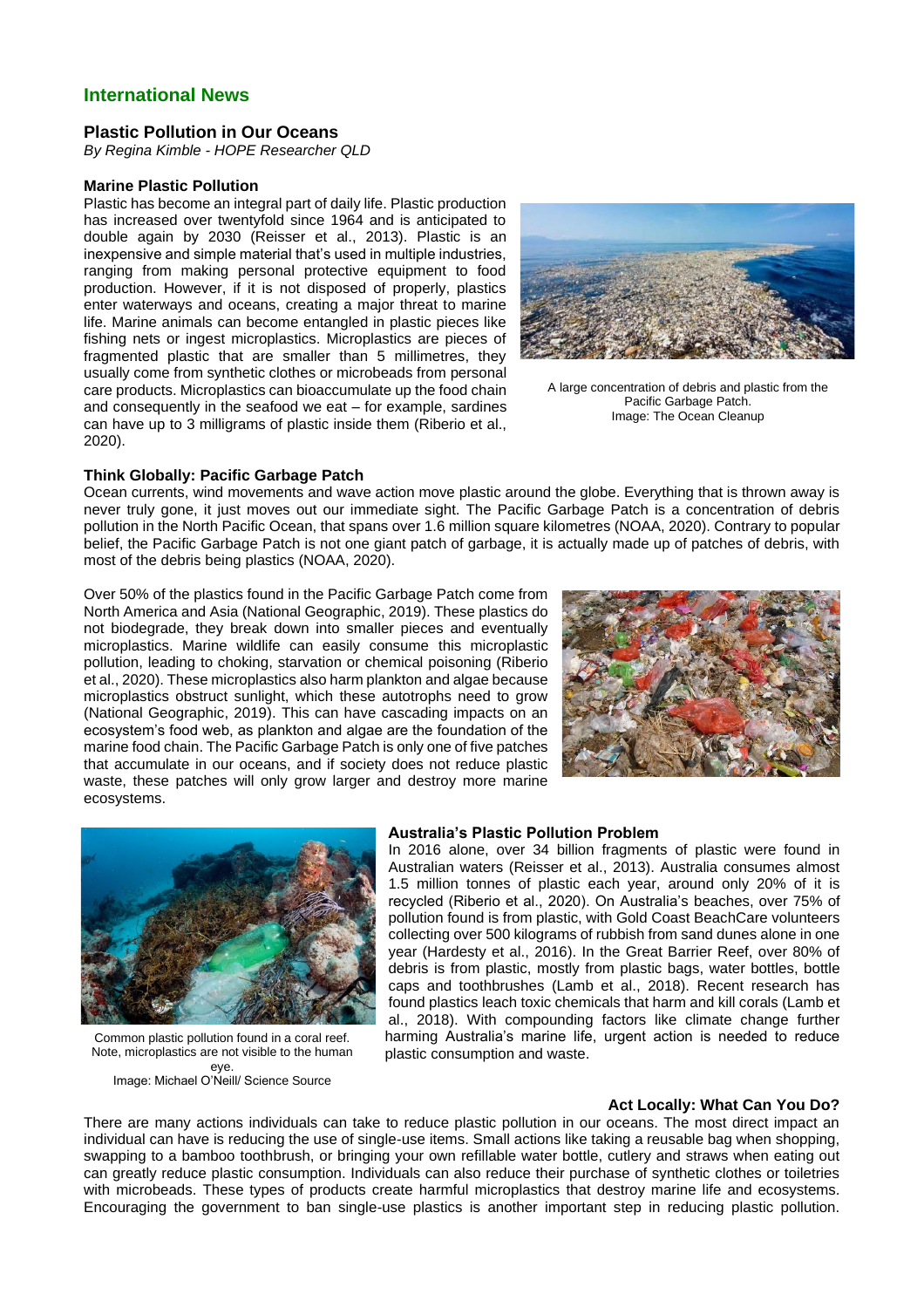Individuals can sign petitions to support laws that ban the use of single-use plastics. Linked in the next section are some petitions you can sign show support for banning single-use plastics in Australia. While marine plastic pollution is usually out of sight, it is an ever-growing problem that is harming Australia's diverse marine life. By taking these small actions, individuals can help reduce marine plastic pollution.

## **Petitions to Sign**

- 1. Australian Marine Conservation Society Support the ban on single-use https://www.marineconservation.org.au/actions/ban-single-useplastics/
- 2. WWF Encourage politicians to phase out the 10 worst single-use plastics in your state or territory: www.wwf.org.au/getinvolved/plastics#gs.hmptxt



Send a message to your state or territory Environment Minister and tell them to ban singleuse plastics!

#### **References**

- Australian Marine Conservation Society. (n.d.). How to Reduce Plastic Use, Australian Marine Conservation Society. Retrieved from https://www.marineconservation.org.au/how-to-reduce-plastic-use/
- Hardesty, B. D., Lawson, TJ., van der Velde, T., Lansdell, M. & Wilcox, C. Estimating quantities and sources of marine debris at a continental scale. *Frontiers in Ecology and the Environment, 15*(1), 18-25. https://doi.org/10.1002/fee.1447
- Lamb, J. B., Willis, B. L., Fiorenza, E. A., Couch, C. S., Howard, R., Rader, D. N., True, J. D., Kelley, L. A., Ahmad, A., Jompa, J. & Harvell, C. D. Plastic waste associated with disease on coral reefs. *Science, 359*(674), 460-462.
- National Geographic. (2019). Great Pacific Garbage Patch. Retrieved from https://www.nationalgeographic.org/encyclopedia/great-pacificgarbage-patch/<br>(2020). What
- NOAA. (2020). What is the Great Pacific Garbage Patch? National Ocean Service. Retrieved from https://oceanservice.noaa.gov/facts/garbagepatch.html
- Reisser, J., Shaw, J. A., Wilcox, C. & Hardesty, B. D. Marine Plastic Pollution in Waters around Australia: Characteristics, Concentrations, and Pathways, *PLos ONE, 8*(11), https://doi.org/ 10.1371/journal.pone.0080466
- Riberio, F., Okoffo, E. D., O'Brien, J. W., Fraissinet-Tachet, S., O'Brien, S., Gallen, M., Samanipour, S., Kaserzon, S., Mueller, J. F., Galloway, T. & Thomas, K. V. (2020). Quantitative Analysis of Selected Plastics in High-Commercial-Value Australian Seafood by Pyrolysis Gas Chromatography Mass Spectrometry. *Environmental Science & Technology, 54,* 9408-9417. https://doi.org/ 10.1021/acs.est.0c02337



**FOOD PLANT SOLUTIONS** ROTARY ACTION GROUP Solutions to Malnutrition and Food Security

Food Plant Solutions Rotary Action Group provides HOPE for people in developing countries, by providing them with lists of locally adapted plants which will address their basic nutritional needs.

#### **History**

In the 1970's, Agricultural Scientist, Bruce French was asked by people in New Guinea to provide them with basic information on the most nutritious plants for them to be growing in their villages. This prompted Bruce to investigate edible plants for the region, which led him to establish Food Plants International. Over the last 50 years Bruce has expanded this database to include over 31,000 edible plants from around the World.

In 2007 as the result of a meeting between Bruce French and Buz Green, from the Rotary Club of Devonport North, Food Plant Solutions Rotary Action Group was established.

### **Objective**

The aim of Food Plant Solutions Rotary Action Group was to address malnutrition, through the use of readily available and locally adapted plant food sources. It creates educational publications that help people understand the connection between plant selection and nutrition and empowers them to grow a range of highly nutritious plants with differing seasonal requirements and maturities.

The project identifies food plants that are potentially important for a country or region because they are suited to the environment, they are high in nutrients and they grow with minimal inputs. This is a sustainable solution that empowers people in need, not just for now, but into the future.

The initial focus of Food Plant Solutions Rotary Action Group was Developing Countries which had high levels of infant mortality, as it has been recognised that every 12 seconds a child under the age of 5 dies from malnutrition. In addition, 1 in 4 children, under the age of 5, do not reach their potential due to malnutrition.